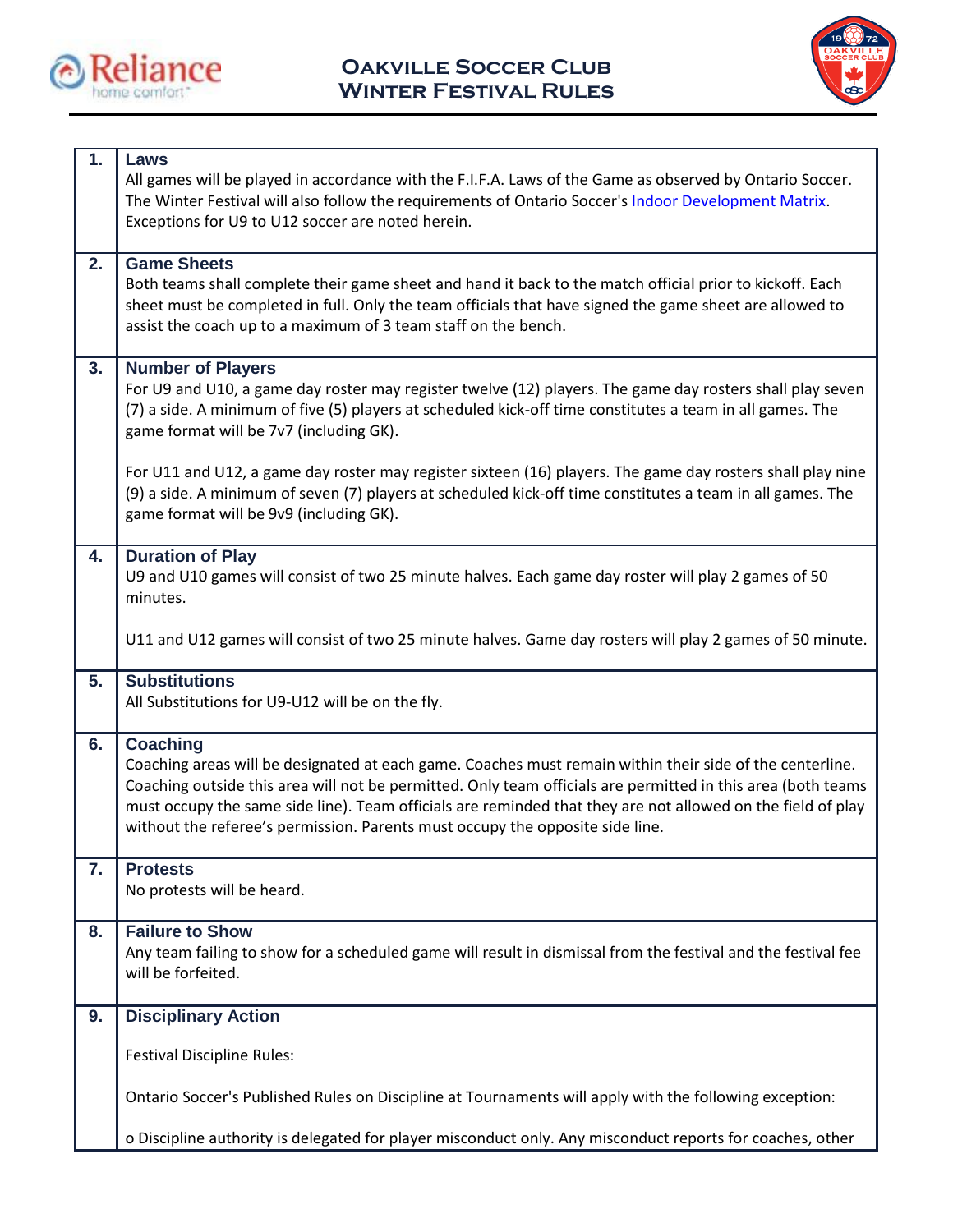



|     | team officials or game officials shall be submitted to PHSA within 3 days of the tournament's completion.                                                                                                                                                                                                                                                                                              |
|-----|--------------------------------------------------------------------------------------------------------------------------------------------------------------------------------------------------------------------------------------------------------------------------------------------------------------------------------------------------------------------------------------------------------|
|     | Standard Ontario Soccer penalties for player misconduct will apply in all Festivals (please refer to OS<br>Published Rules, Section 9-Discipline). Festival Discipline Rules must comply with this requirement. (NOTE:<br>This is the same as in Ontario Cup Tournament Rounds -- See Table 1).                                                                                                        |
|     | The Festival Discipline Committee will use Discipline by Review (and Discipline by Hearing where necessary<br>or requested).                                                                                                                                                                                                                                                                           |
|     | Unserved games will be transferred to league play by PHSA. Any player wishing to request a hearing (DBH)<br>for the unserved games must submit a request before the end of the following week for a Discipline<br><b>Hearing at PHSA</b>                                                                                                                                                               |
|     | Discipline Carryover:                                                                                                                                                                                                                                                                                                                                                                                  |
|     | PHSA will convene a Discipline Hearing for all Special Incident Reports and Dismissal Reports for Coaches,<br>other Team Officials and Game Officials. Reports involving individuals from other Districts, Provinces or<br>Countries will be forwarded by PHSA to the appropriate authority, as required.                                                                                              |
|     | PHSA will use Discipline by Review on all Dismissal Reports for Players who were unable to serve the full<br>Mandatory Minimum sentence at the Tournament. PHSA will advise the player's club and regular league of<br>any additional suspension imposed as a result of Festival discipline carryover.                                                                                                 |
|     | Any player (player's club) wishing to request Discipline by Hearing MUST do so before the end of the week<br>following the tournament.                                                                                                                                                                                                                                                                 |
|     | In the event (based on the reports which it reviews) the PHSA Discipline Review Committee determines<br>that additional misconduct has occurred or that a Serious Foul Play or Violent Conduct misconduct<br>warrants more than the mandatory suspension, it shall advise the player by way of a Discipline Hearing<br>Notice that additional charges have been laid and a Hearing has been scheduled. |
| 10. | <b>Guaranteed Games</b><br>For U9 and U10 each Game Day Roster team will play two (2) 50 minute games.                                                                                                                                                                                                                                                                                                 |
|     | For U11 and U12 each Game Day Roster will play two (2) 50 minute games.                                                                                                                                                                                                                                                                                                                                |
| 11. | <b>Participating Players</b><br>All players must provide proof of registration book/card at time of team/player registration. Players on<br>trial basis with the participating team must obtain a "trial/guest player" book from their association (this<br>book is the same as any other player's book, except it will note that the participating player is with the<br>team on a trial basis).      |
| 12. | <b>Offside</b><br>For U9-U10 the offside rule does not apply.<br>For U11-U12 the offside rules do apply.                                                                                                                                                                                                                                                                                               |
| 13. | <b>The Retreat Line</b><br>For the U9-U12 games the retreat line will be located at the 1/3rds line and will follow the Retreat Line<br>Procedure laid out by OS.                                                                                                                                                                                                                                      |